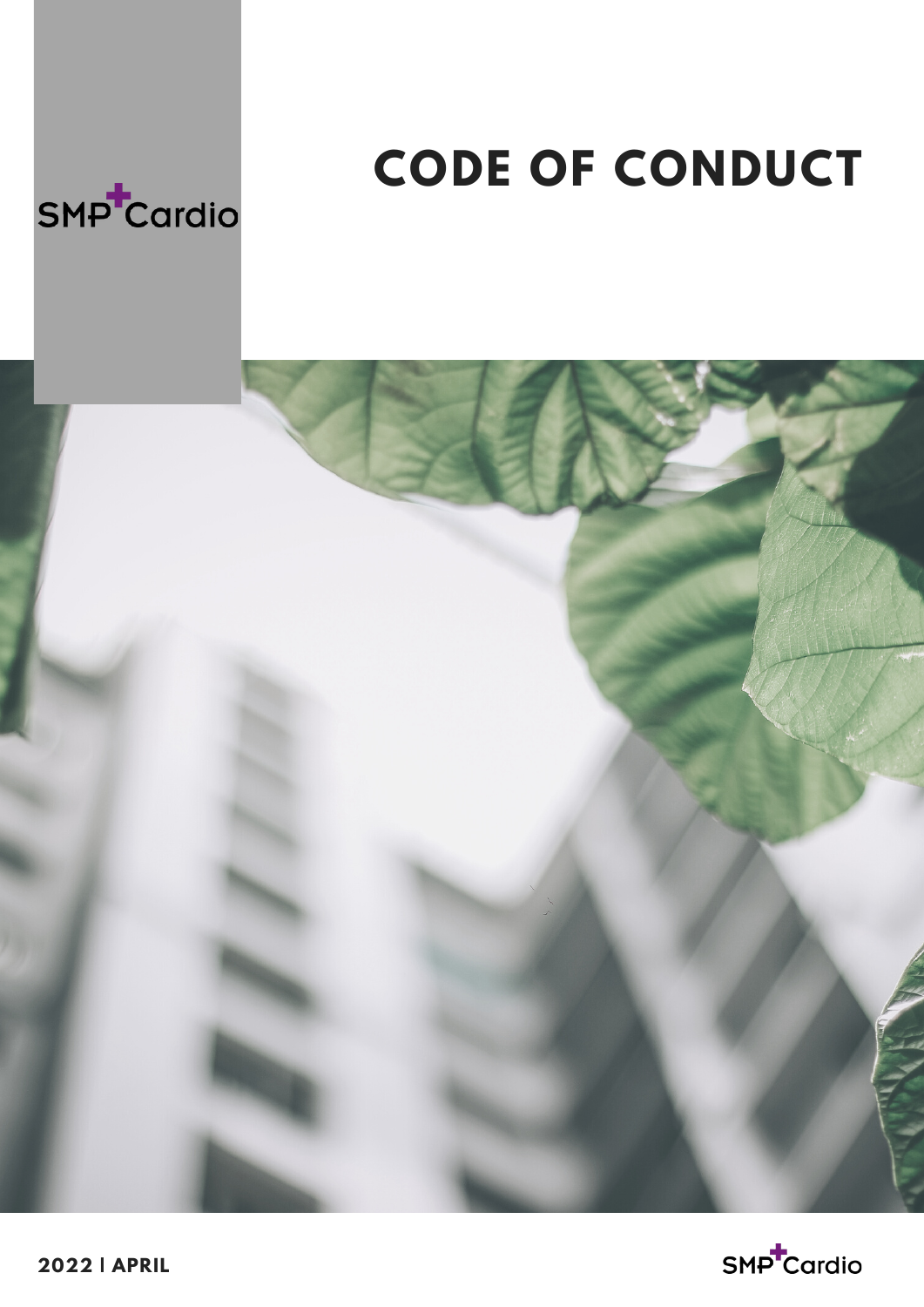

### **OVERVIEW**

As a company, we define sustainability as follows:

- conduct business in a socially responsible and ethical manner
- have a clear code of conduct
- protect the environment and people
- support human rights and engage in, learn from and respect the people we work with

All employees and hired consultants take into account our company's social responsibility and code of conduct described in this policy and apply this in their daily work.

# **GOALS**

This document should illustrate our sustainability work and our code of conduct and should be seen as a living document that describes our way of working and how we constantly adapt to new requirements and standards in our industry.

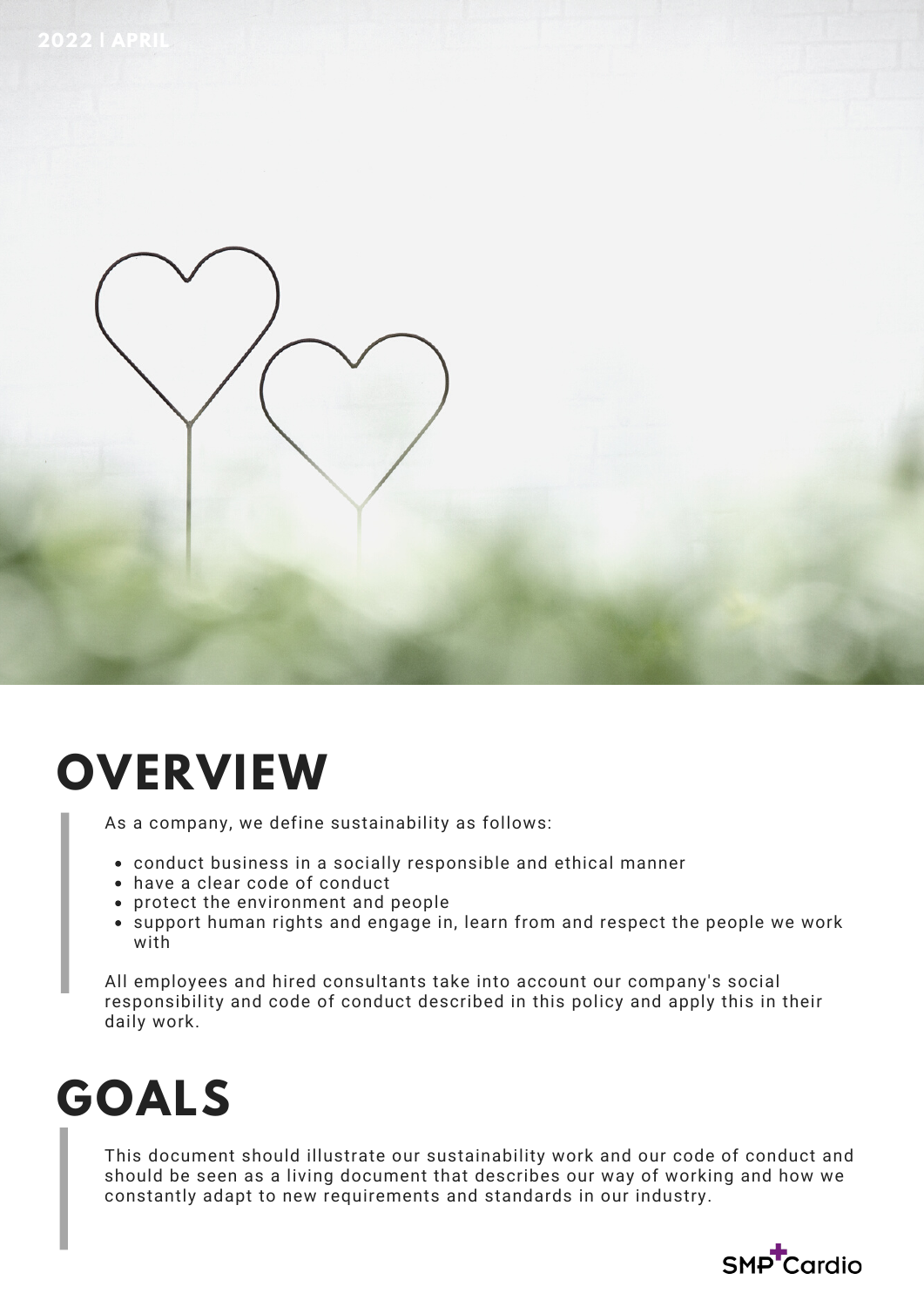#### **WORK ETHIC, TRANSPERANCY AND ANTI-BRIBERY**

SMP+Cardio conducts its business in an open, honest and ethical manner.

SMP+Cardio does not accept any form of bribery or corruption and always chooses suppliers who have a clear policy regarding this.

SMP+Cardio encourages all partners, employees, consultants and suppliers to take part in our Code of Conduct, which is available digitally on our website.

#### **ENVIRONMENT, HEALTH AND SAFETY**

We care about the health and safety of our employees, consultants and customers. SMP+Cardio provides a safe and healthy work environment and will not endanger the health and safety of any individual.All employees are responsible for contributing to a safe working environment, for promoting safe working methods and for working in an environmentally responsible manner.

SMP+Cardio believes that protecting resources is the key to a sustainable environment and strives to integrate this into all business decisions.We have an Environmental Policy with goals that are evaluated and set annually. It is officially available on our website.

#### **RELATIONS**

SMP+Cardio will always clearly, honestly and respectfully engage with all stakeholders.

SMP+Cardio strives for meaningful dialogue with its stakeholders; customers, employees, suppliers, shareholders, partners and authorities.

We as a Distributor and Authorized Representative are registered in EUDAMED with SRN SE-IM-000014179 and SRN SE-AR-000014301.

#### **EMPLOYEES**

SMP+Cardio must ensure that employees are treated fairly, with dignity and with regard to their goals and ambitions.

SMP+Cardio applies fair working methods, makes no gender differences and provides equal opportunities in all aspects regarding employment contracts, regulated working hours, trade union freedom, wage setting, holiday rights and employment conditions and does not tolerate illegal behavior in the workplace, including discrimination, threats or harassment.

Our Staff Manual is available at the workplace both physically and digitally for all employees.